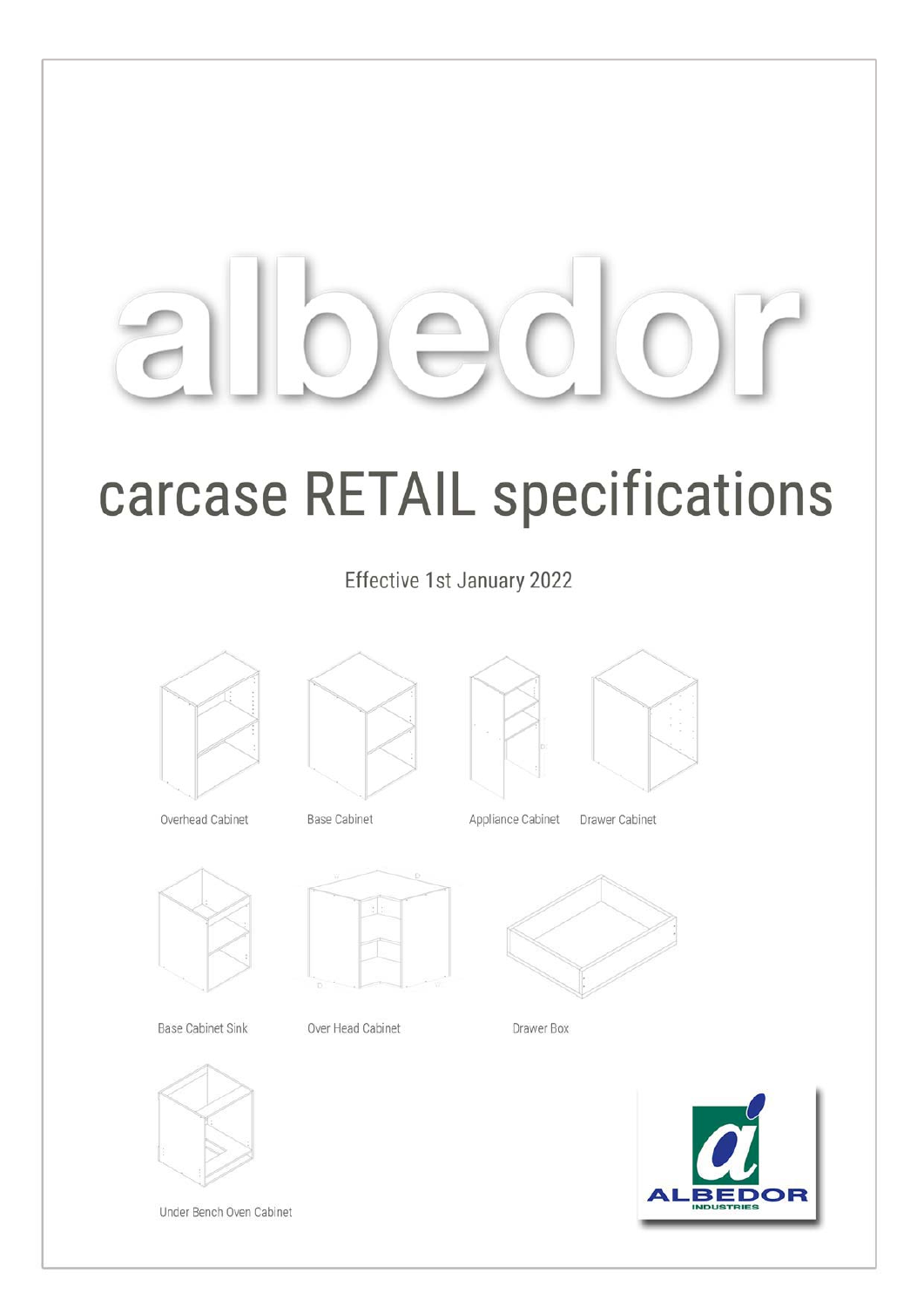### **16mm BASE CABINET – SOLID TOP**

#### **Carcase**

(Manufactured to your specified size)

- Solid plant on back.
- Configured to accommodate left and/or right hand hinged door/s.

#### **Shelves**

- Solid top shelf.
- 1 adjustable shelf set back 10mm with five (5) hole positions.

#### **Hinge Block Holes**

(Position variable if required)

- Std 103mm to center of top block.
- Std 100mm to center of bottom block.

Specs are standard only – Carcase sizes are parametric and can be changed in the height, width and depth



Pricing: Below pricing based on 720mm high cabinet. For other sizes, price on application.

| <b>Height</b> | <b>Width</b> | <b>Depth</b> |  |
|---------------|--------------|--------------|--|
| 720           | 250          | 560          |  |
| 720           | 300          | 560          |  |
| 720           | 350          | 560          |  |
| 720           | 400          | 560          |  |
| 720           | 450          | 560          |  |
| 720           | 500          | 560          |  |
| 720           | 550          | 560          |  |
| 720           | 600          | 560          |  |
| 720           | 650          | 560          |  |
| 720           | 700          | 560          |  |
| 720           | 750          | 560          |  |
| 720           | 800          | 560          |  |
| 720           | 850          | 560          |  |
| 720           | 900          | 560          |  |
| 720           | 950          | 560          |  |
| 720           | 1000         | 560          |  |
| 720           | 1050         | 560          |  |
| 720           | 1100         | 560          |  |
| 720           | 1150         | 560          |  |
| 720           | 1200         | 560          |  |

 **Ordering:** For more information on how to order, please refer to the carcase order form.

| <b>Order Code</b>      |  |  |
|------------------------|--|--|
| <b>BC Std SolidTop</b> |  |  |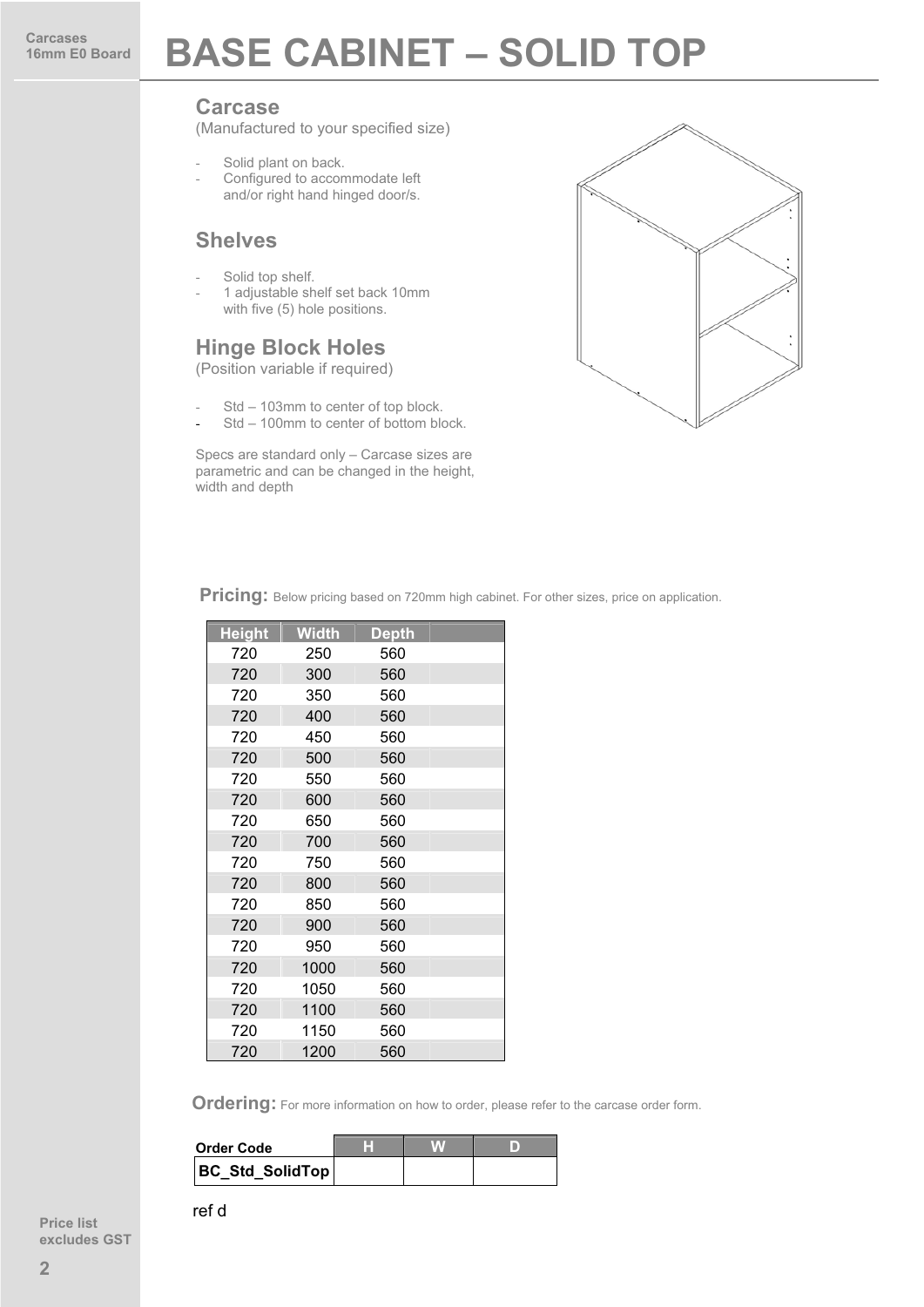### **BASE CABINET – HORIZONTAL RAIL**

#### **Carcase**

(Manufactured to your specified size)

- Solid plant on back.
- Configured to accommodate left and/or right hand hinged door/s.
- 150mm deep horizontal front rail.

#### **Shelves**

- 1 adjustable shelf set back 10mm with five (5) hole positions.

#### **Hinge Block Holes**

(Position variable if required)

- Std 103mm to center of top block.
- Std 100mm to center of bottom block

Specs are standard only – Carcase sizes are parametric and can be changed in the height, width and depth



Pricing: Below pricing based on 720mm high cabinet. For other sizes, price on application.

| <b>Height</b> | Width | Depth |  |
|---------------|-------|-------|--|
| 720           | 250   | 560   |  |
| 720           | 300   | 560   |  |
| 720           | 350   | 560   |  |
| 720           | 400   | 560   |  |
| 720           | 450   | 560   |  |
| 720           | 500   | 560   |  |
| 720           | 550   | 560   |  |
| 720           | 600   | 560   |  |
| 720           | 650   | 560   |  |
| 720           | 700   | 560   |  |
| 720           | 750   | 560   |  |
| 720           | 800   | 560   |  |
| 720           | 850   | 560   |  |
| 720           | 900   | 560   |  |
| 720           | 950   | 560   |  |
| 720           | 1000  | 560   |  |
| 720           | 1050  | 560   |  |
| 720           | 1100  | 560   |  |
| 720           | 1150  | 560   |  |
| 720           | 1200  | 560   |  |

| <b>Order Code</b> |  |  |
|-------------------|--|--|
| BC_Std_TopRail    |  |  |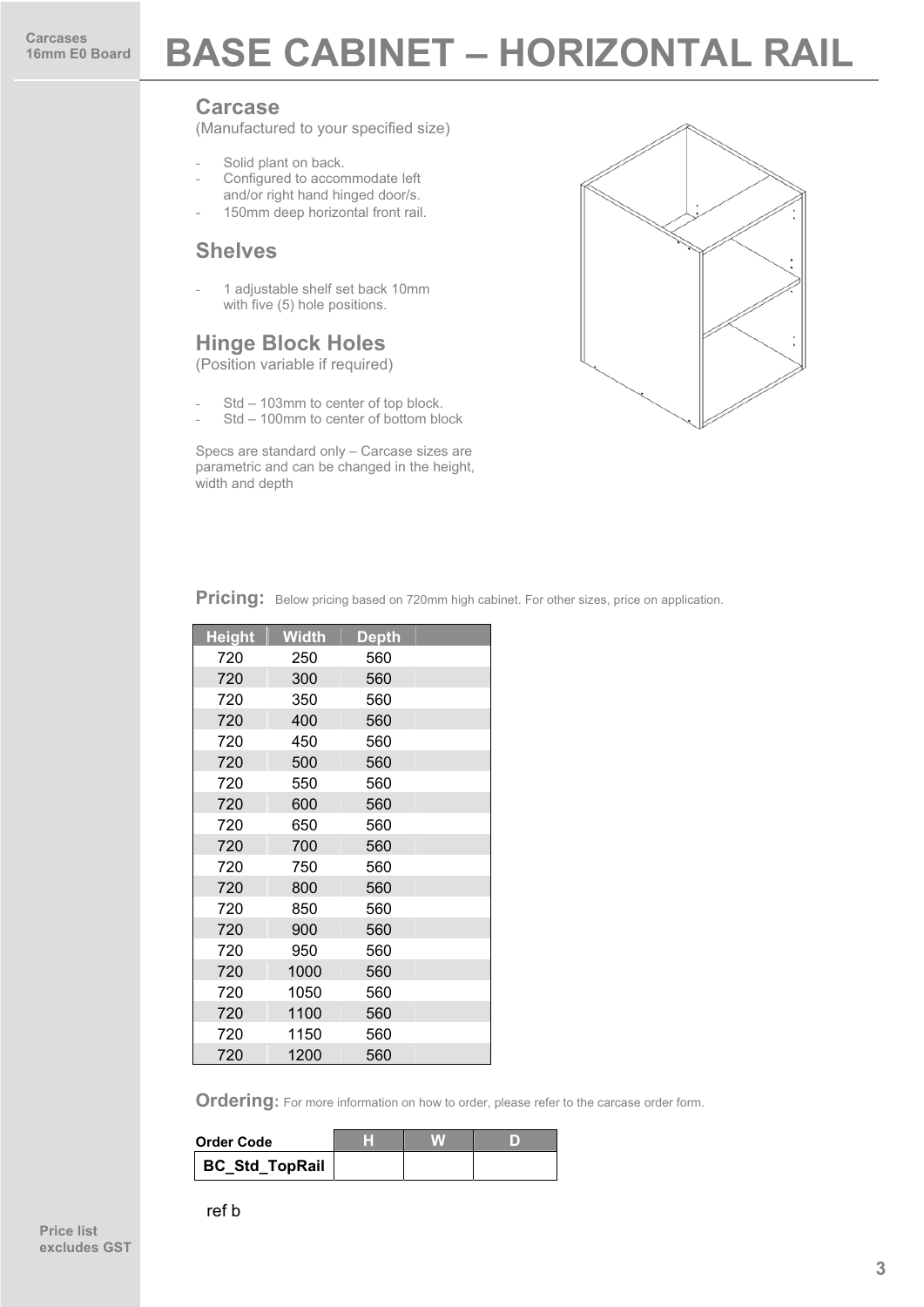### **16mm BASE CABINET – VERTICAL RAIL**

#### **Carcase**

(Manufactured to your specified size)

- Solid plant on back.
- Configured to accommodate left and/or right hand hinged door/s.
- 70mm vertical top rail.

#### **Shelves**

1 adjustable shelf set back 10mm with five (5) hole positions.

#### **Hinge Block Holes**

(Position variable if required)

- Std 103mm to center of top block.
- Std 100mm to center of bottom block.

Specs are standard only – Carcase sizes are parametric and can be changed in the height, width and depth



**Pricing:** Below pricing based on 720mm high cabinet. For other sizes, price on application.

| <b>Height</b> | <b>Width</b> | <b>Depth</b> |  |
|---------------|--------------|--------------|--|
| 720           | 250          | 560          |  |
| 720           | 300          | 560          |  |
| 720           | 350          | 560          |  |
| 720           | 400          | 560          |  |
| 720           | 450          | 560          |  |
| 720           | 500          | 560          |  |
| 720           | 550          | 560          |  |
| 720           | 600          | 560          |  |
| 720           | 650          | 560          |  |
| 720           | 700          | 560          |  |
| 720           | 750          | 560          |  |
| 720           | 800          | 560          |  |
| 720           | 850          | 560          |  |
| 720           | 900          | 560          |  |
| 720           | 950          | 560          |  |
| 720           | 1000         | 560          |  |
| 720           | 1050         | 560          |  |
| 720           | 1100         | 560          |  |
| 720           | 1150         | 560          |  |
| 720           | 1200         | 560          |  |

**Ordering:** For more information on how to order, please refer to the carcase order form.

| <b>Order Code</b>  |  |  |
|--------------------|--|--|
| <b>BC Std Sink</b> |  |  |

**Price list**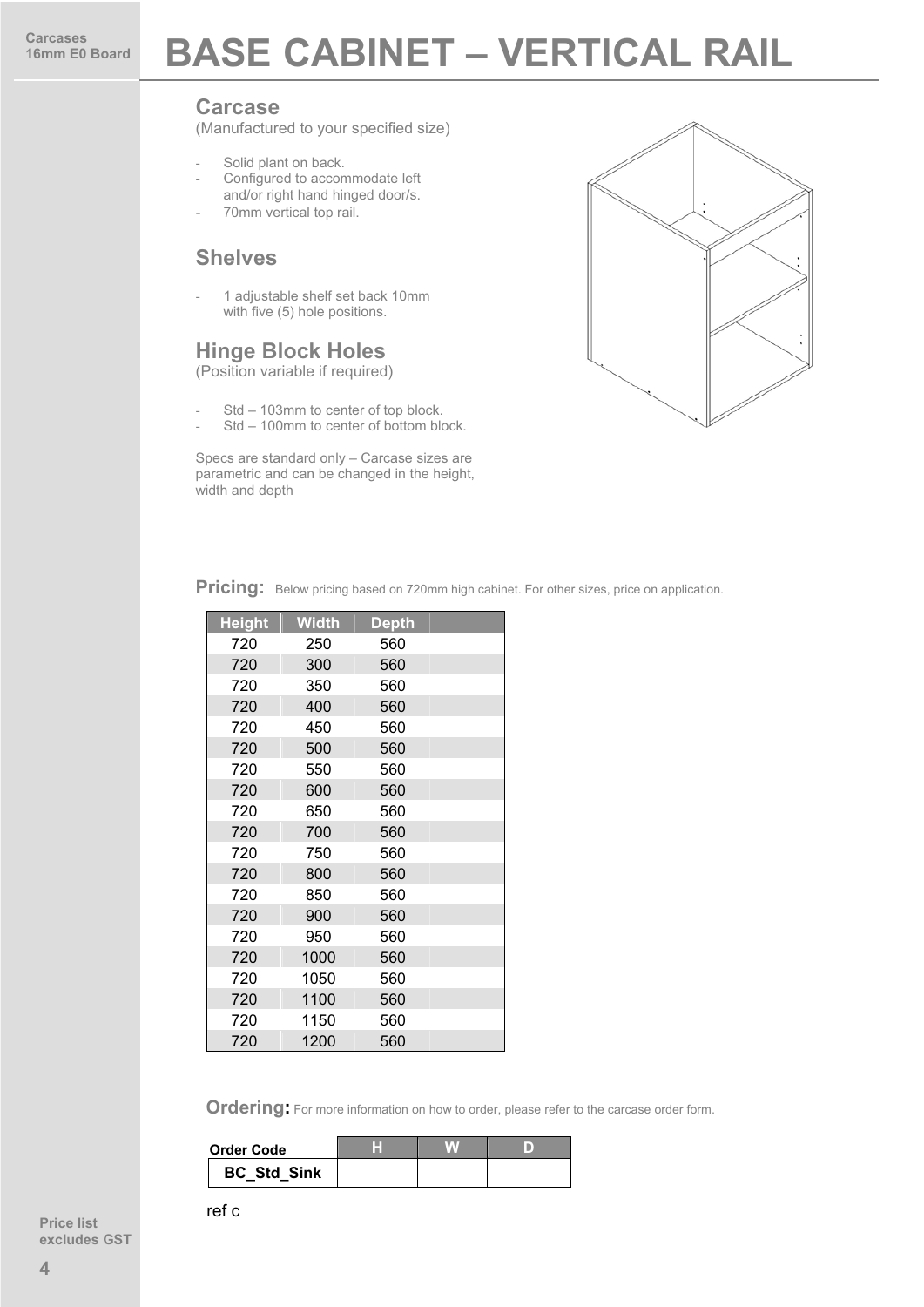### **DRAWER CABINET – 1,2,3 OR 4 DRAWERS**

#### **Carcase**

#### **(Manufactured to your specified size)**

- Carcase only (Drawer boxes ordered separately)
- Ends pricked to suit 1,2,3 or 4 drawer boxes. (For equally spaced drawer fronts).
- Solid plant on back.
- Bottom runner holes up 41mm from bottom of each drawer.
- Other runner holes up 25mm from bottom of each drawer.

Specs are standard only – Carcase sizes are parametric and can be changed in the height, width and depth



Pricing: Below pricing based on 720mm high cabinet. For other sizes, price on application.

| <b>Height</b> | <b>Width</b> | <b>Depth</b> |  |
|---------------|--------------|--------------|--|
| 720           | 400          | 560          |  |
| 720           | 450          | 560          |  |
| 720           | 500          | 560          |  |
| 720           | 600          | 560          |  |
| 720           | 700          | 560          |  |
| 720           | 800          | 560          |  |
| 720           | 900          | 560          |  |
| 720           | 1000         | 560          |  |

**Ordering:** For more information on how to order, please refer to the carcase order form.

| Order Code     |  |  |
|----------------|--|--|
| BC Drawer 1234 |  |  |
|                |  |  |

Ref I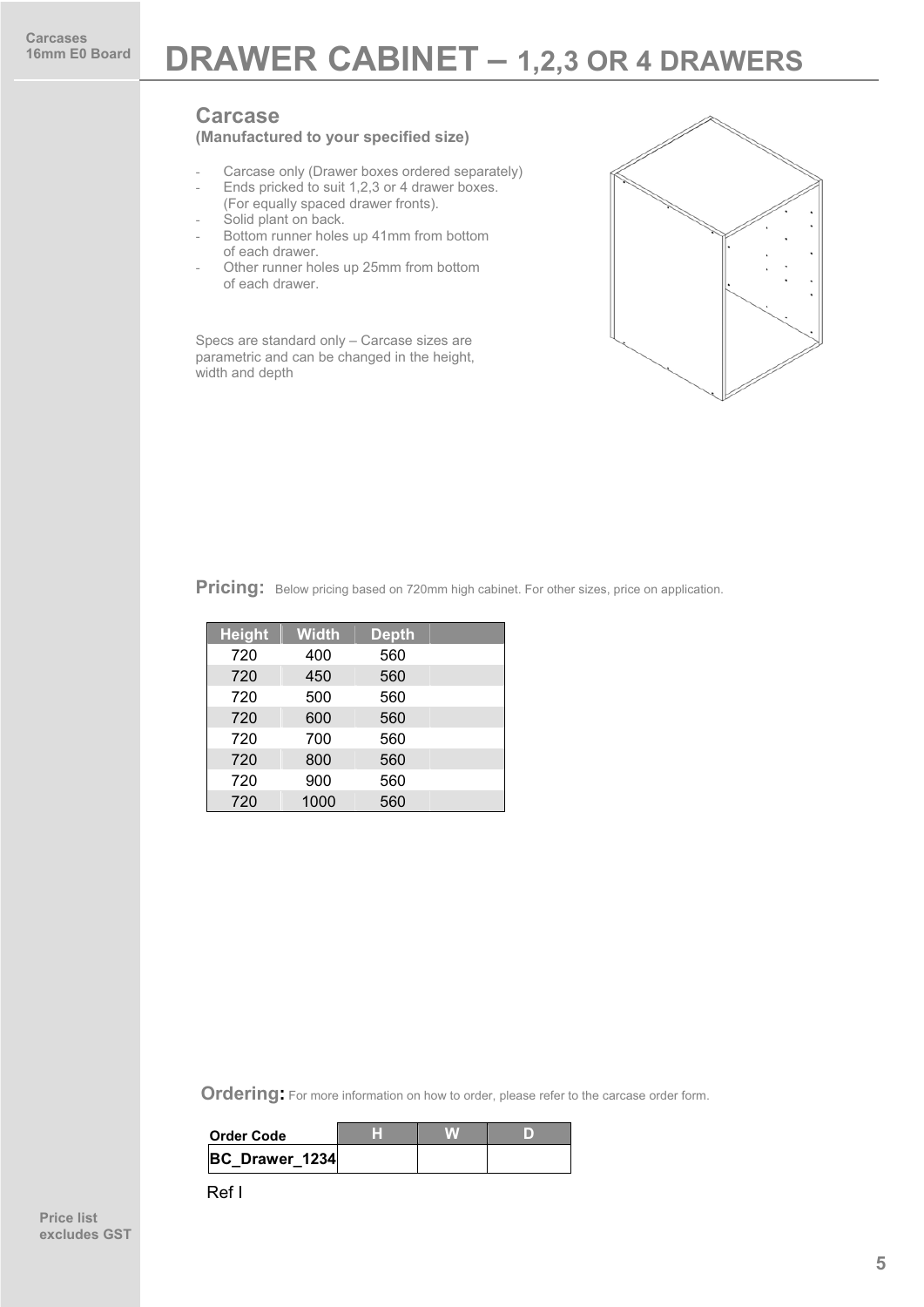### **16mm E0 Board CORNER CABINET – 90 DEGREE**

#### **Carcase**

(Manufactured to your specified size)

- Configured to accommodate left and/or right hand hinged door/s.
- Allows 20mm cavity to both legs as std.
- Benchtop joining access holes in top shelf.

#### **Shelves**

- 1 fixed center shelf set back 30mm.
- T-Mould edging to all shelves.

#### **Hinge Block Holes**

(Position variable if required)

- Std 103mm to center of top block.
- Std 100mm to center of bottom block.

Specs are standard only – Carcase sizes are parametric and can be changed in the height, width and depth

Pricing: Below pricing based on 720mm high cabinet. For other sizes, price on application.

| <b>Height</b> | <b>Width</b> | <b>Depth</b> | W <sub>2</sub> | D <sub>2</sub> |  |
|---------------|--------------|--------------|----------------|----------------|--|
| 720           | 780          | 780          | 540            | 540            |  |
| 720           | 880          | 880          | 540            | 540            |  |
| 720           | 1180         | 880          | 540            | 540            |  |
| 720           | 880          | 1180         | 540            | 540            |  |
| 720           | 1180         | 1180         | 540            | 540            |  |

**Ordering:** For more information on how to order, please refer to the carcase order form.

| <b>Order Code</b> | ш |  | V.VG |  |
|-------------------|---|--|------|--|
| BC Corner 90      |   |  |      |  |

ref g

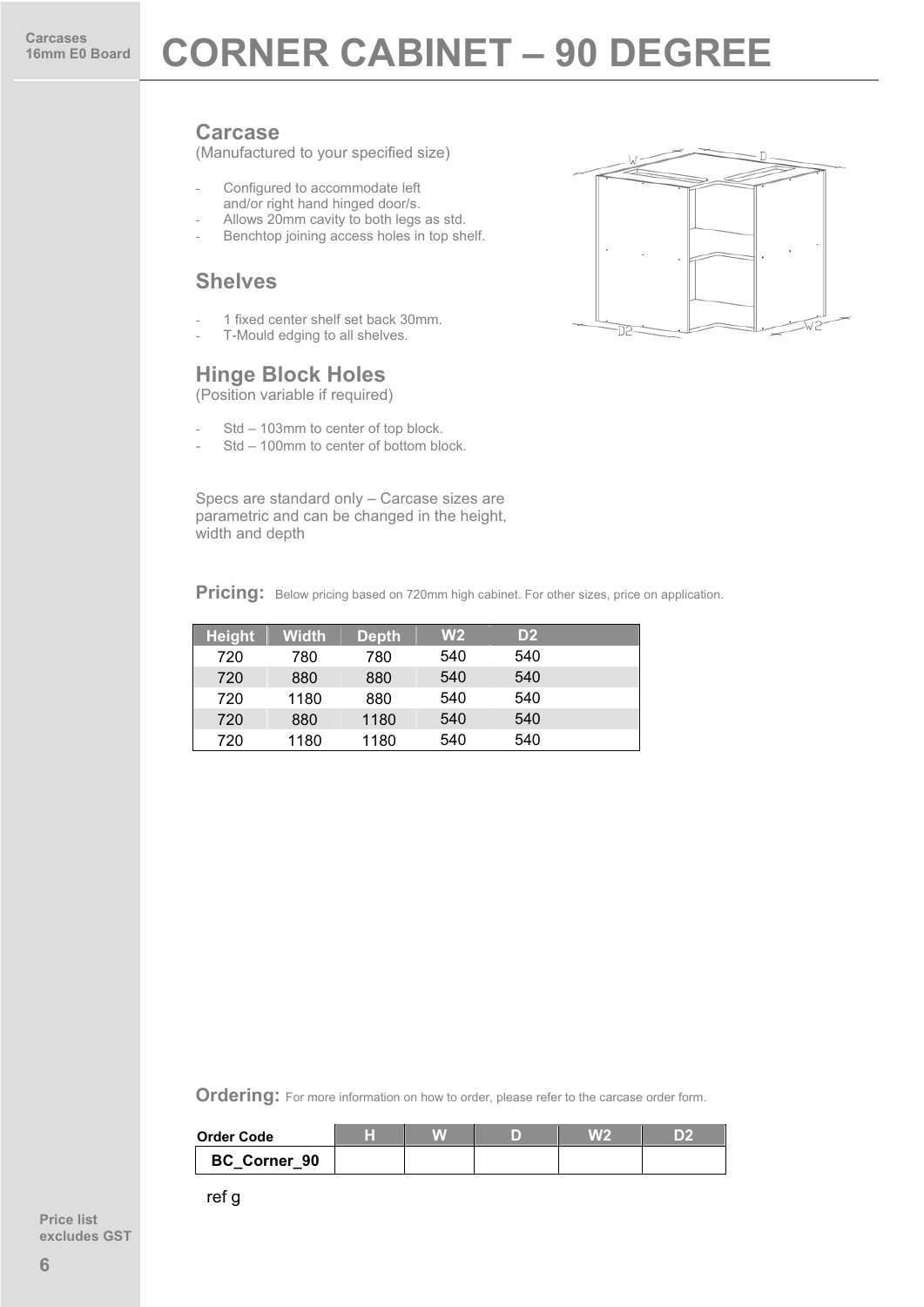### **DRAWER BOX – 16mm WHITE MELAMINE TO SUIT BC\_DRAWER\_1,2,3,4**

#### **Drawer Box**

(Manufactured to your specified size)

Solid plant on Bottom.

#### **Drawer Box Height**

- Standard 125mm high.

#### **Drawer Box Width** Carcase overall width

#### **Drawer Box Depth**

Drawer runner length.

Specs are standard only – Carcase sizes are parametric and can be changed in the height, width and depth



**Pricing:** Below pricing based on 125 mm high box. For other sizes, price on application.

| <b>Height</b> | <b>Width</b> | <b>Depth</b> |  |
|---------------|--------------|--------------|--|
| 125           | 400          | 500          |  |
| 125           | 450          | 500          |  |
| 125           | 500          | 500          |  |
| 125           | 600          | 500          |  |
| 125           | 700          | 500          |  |
| 125           | 800          | 500          |  |
| 125           | 900          | 500          |  |
| 125           | 1000         | 500          |  |

| <b>Order Code</b> | H | (Carcase<br>width | (Runner length) |
|-------------------|---|-------------------|-----------------|
| Drw Box 16Mel     |   |                   |                 |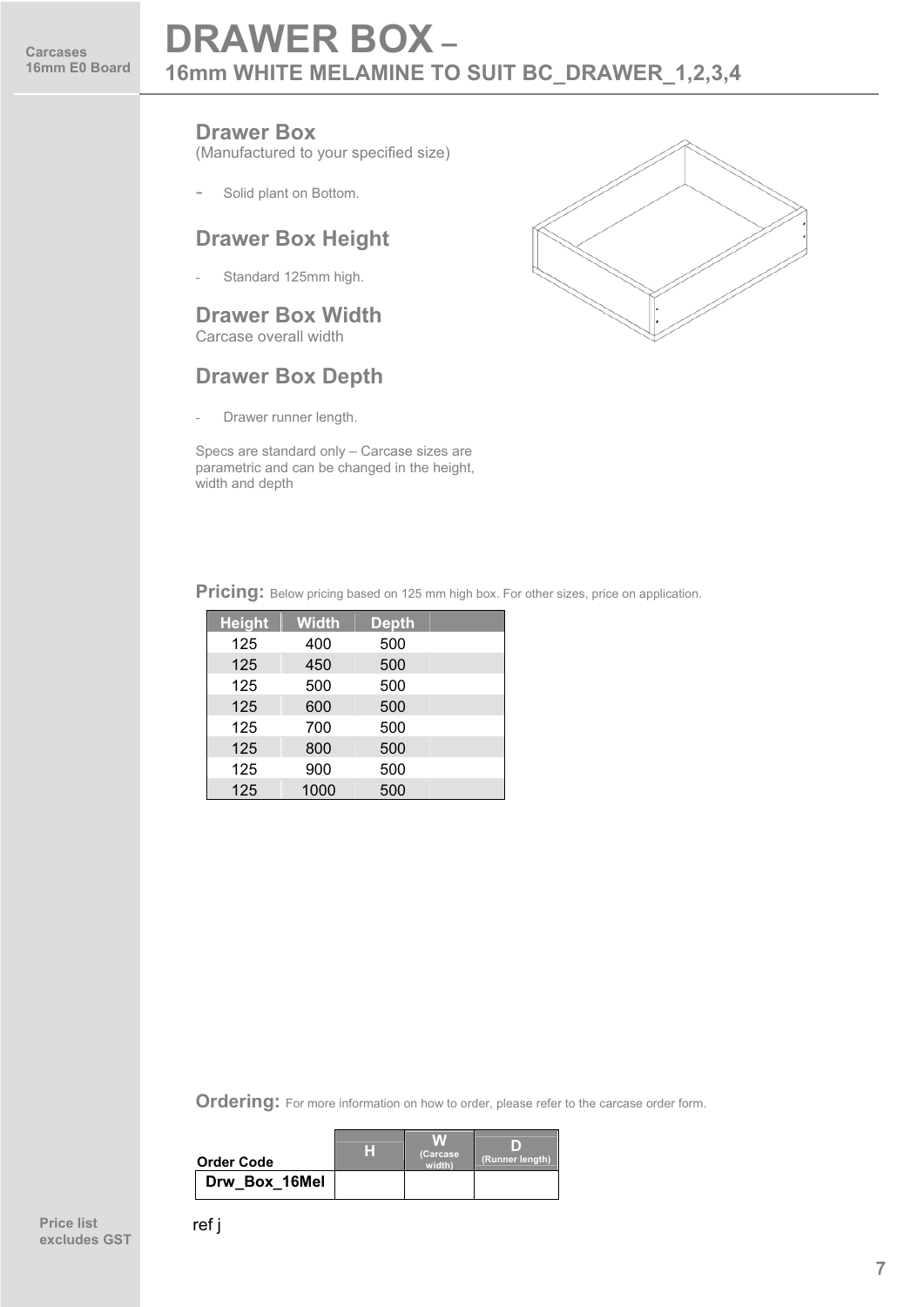### **16 Board CORNER CABINET – VARIABLE ANGLE**

#### **Carcase**

(Manufactured to your specified size)

- Configured to accommodate left and/or right hand hinged door/s.
- Allows 20mm cavity to both legs as std.

#### **Shelves**

- 1 fixed center shelf set back 30mm.
- T-Mould edging to all shelves.

#### **Hinge Block Holes**

(Position variable if required)

Std – 103mm to center of top block. Std – 100mm to center of bottom block.

Specs are standard only – Carcase sizes are parametric and can be changed in the height, width and depth

**Pricing:** Below pricing based on 720mm high cabinet. For other sizes, price on application.

| <b>Height</b> | Width | <b>Depth</b> | W <sub>2</sub> | D2  |  |
|---------------|-------|--------------|----------------|-----|--|
| 720           | 780   | 780          | 540            | 540 |  |
| 720           | 880   | 880          | 540            | 540 |  |
| 720           | 1180  | 880          | 540            | 540 |  |
| 720           | 880   | 1180         | 540            | 540 |  |
| 720           | 1180  | 1180         | 540            | 540 |  |

**Ordering:** For more information on how to order, please refer to the carcase order form.

| <b>Order Code</b>    | ш | D | W <sub>2</sub> | D2 | <b>Angle</b> |
|----------------------|---|---|----------------|----|--------------|
| BC Corner 90-<br>180 |   |   |                |    |              |

**Price list excludes GST** ref h

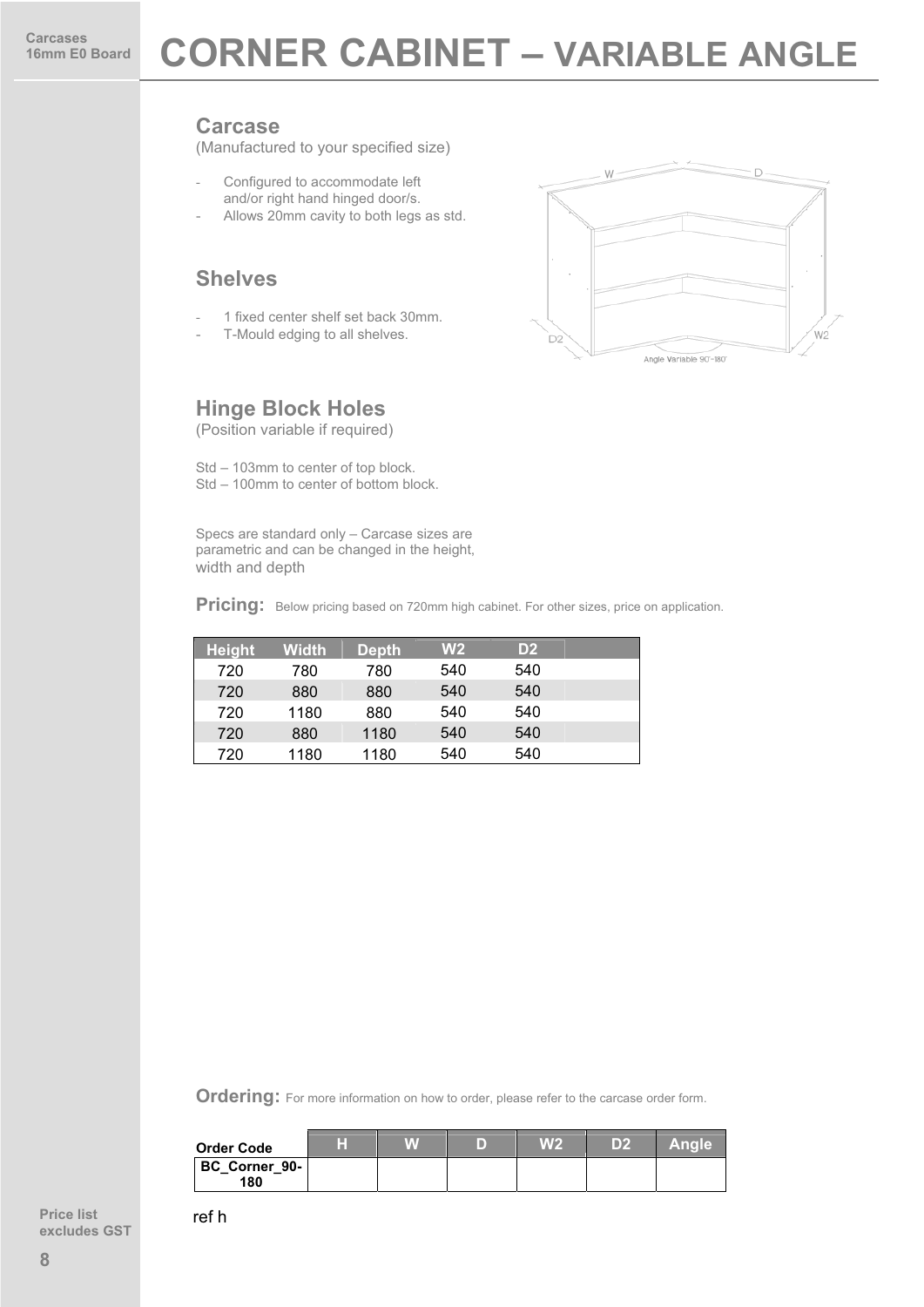### **UNDER BENCH OVEN CABINET**

#### **Carcase**

(Manufactured to your specified size)

- Drawer runner holes pin pricked.

#### **Shelves**

- Moveable shelf to suit either a base drawer or fixed panel application.
- Moveable and fixed shelf cut out for ventilation.



Specs are standard only – Carcase sizes are parametric and can be changed in the height, width and depth

Pricing: Below pricing based on 720mm high cabinet. For other sizes, price on application.

| <b>Height</b> | Width | <b>Depth</b> |  |
|---------------|-------|--------------|--|
| 720           | 600   | 560          |  |
| 720           | 900   | 560          |  |

**Ordering:** For more information on how to order, please refer to the carcase order form.

| <b>Order Code</b> |  |  |
|-------------------|--|--|
| BC UBO            |  |  |

ref k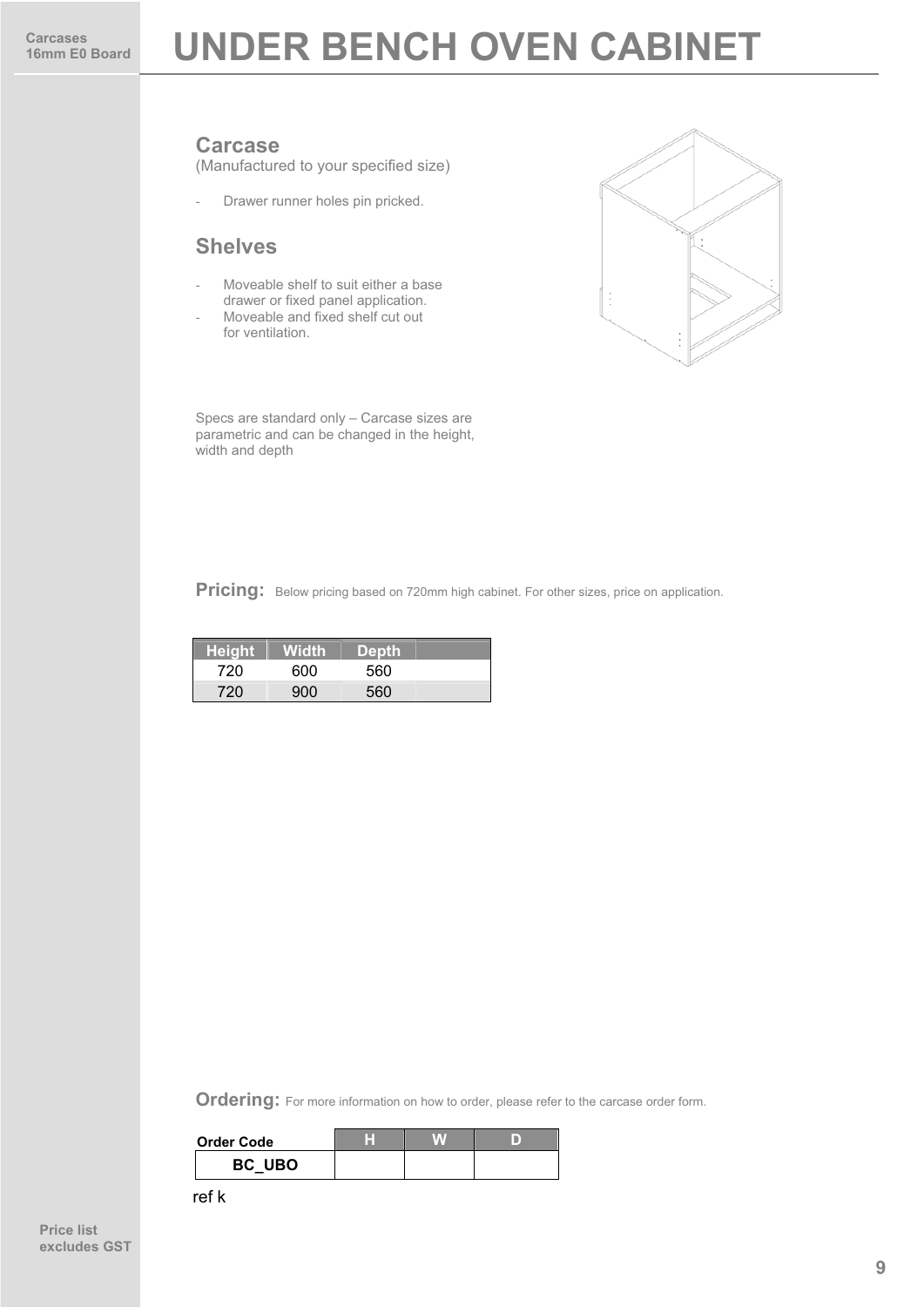### **BASE CABINET – WALL OVEN**

#### **Carcase**

(Manufactured to your specified size)

- Configured to accommodate drawers or Left and/or right hand hinged door/s.

#### **Shelves**

- Vented top shelf.



Specs are standard only – Carcase sizes are parametric and can be changed in the height, width and depth

**Pricing:** For other sizes, price on application.

| <b>Height</b> | <b>Width</b> | <b>Depth</b> |  |
|---------------|--------------|--------------|--|
| 290           | റെറ          | 560          |  |
|               | 600          | 560          |  |

**Ordering:** For more information on how to order, please refer to the carcase order form.

| <b>Order Code</b>  |  |  |
|--------------------|--|--|
| <b>BC</b> WallOven |  |  |

Ref L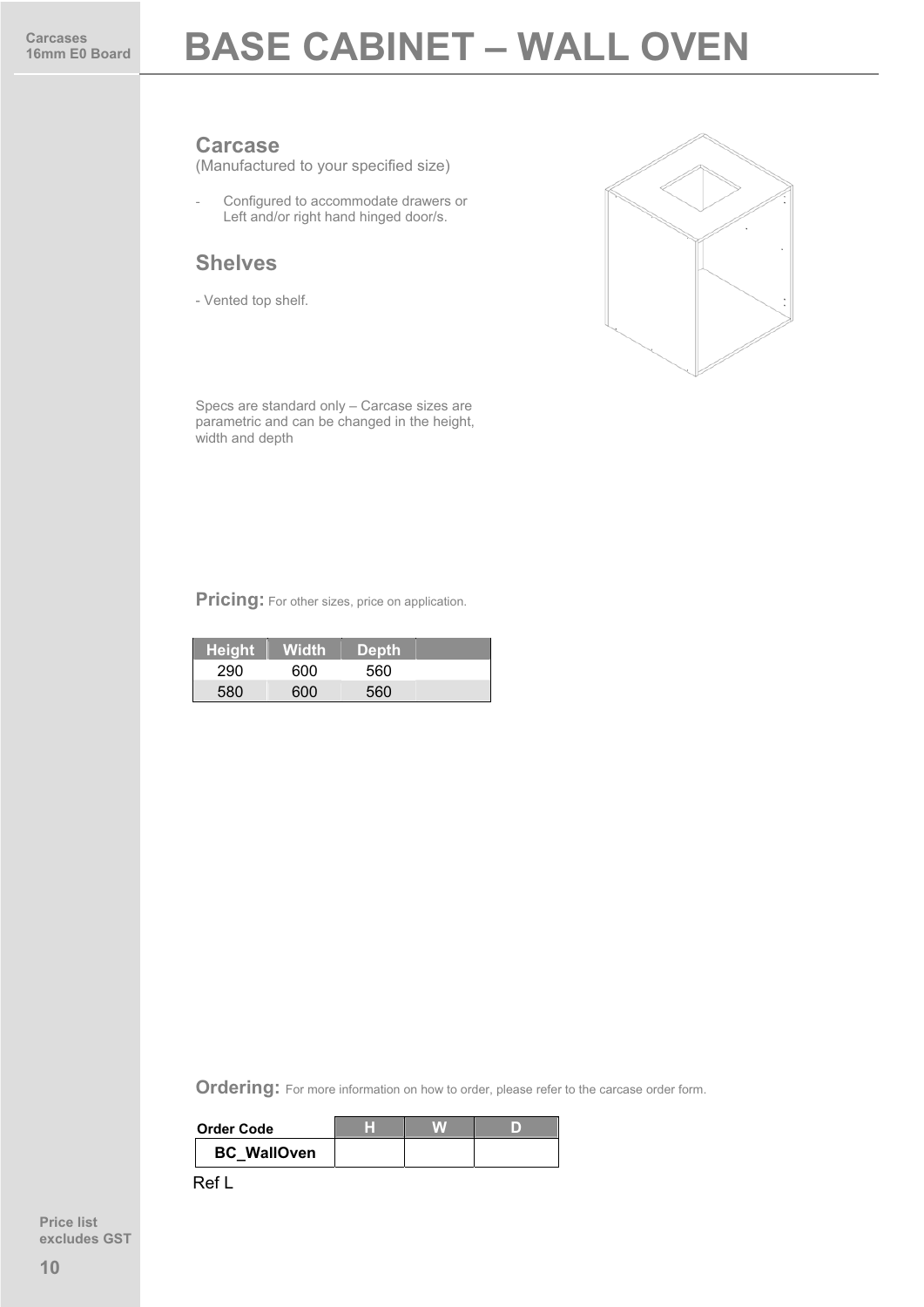### **BASE RETURN CABINET – RIGHT HAND**

#### **Carcase**

(Manufactured to your specified size)

- Solid plant on back.
- W2=Width of Opening

#### **Shelves**

1 adjustable shelf set back 30mm.



#### **Hinge Block Holes**

(Position variable if required)

- Std 103mm to center of top block.
- Std 100mm to center of bottom block.

Specs are standard only – Carcase sizes are parametric and can be changed in the height, width and depth

Pricing: Below pricing based on 720mm high cabinet. For other sizes, price on application.

| <b>The Contract of Street</b> | Height   Width | 'Depth. |  |
|-------------------------------|----------------|---------|--|
| 700                           |                | 560     |  |

| <b>Order Code</b>   |  |  |
|---------------------|--|--|
| <b>BC Return RH</b> |  |  |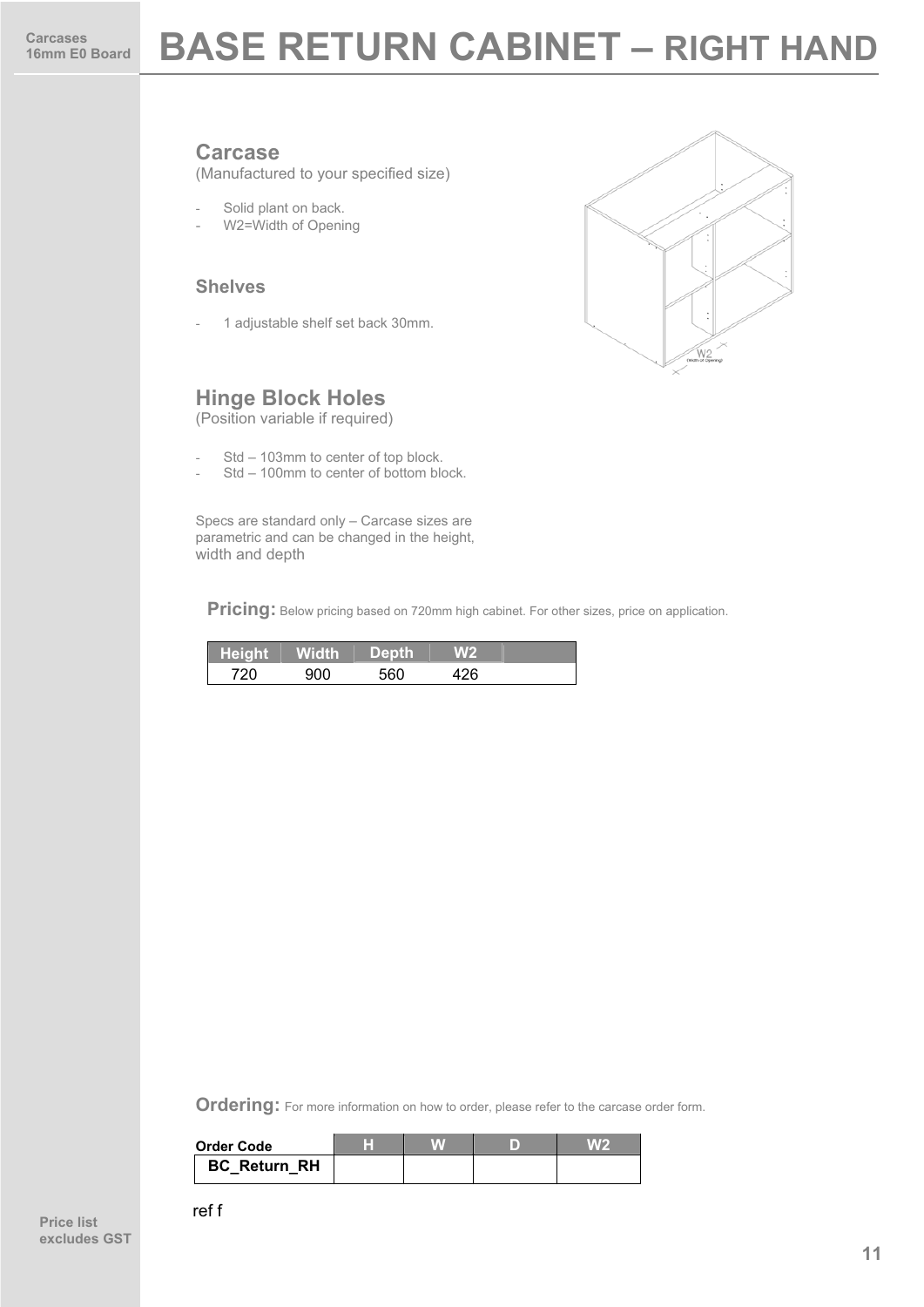### **BASE RETURN CABINET - LEFT HAND**

#### **Carcase**

(Manufactured to your specified size)

- Solid plant on back.
- W2= Width of Opening.

#### **Shelves**

1 adjustable shelf set back 30mm.

#### **Hinge Block Holes**

(Position variable if required)

- Std 103mm to center of top block.
- Std 100mm to center of bottom block.



Specs are standard only – Carcase sizes are parametric and can be changed in the height, width and depth

**Pricing:** Below pricing based on 720mm high cabinet. For other sizes, price on application.

| Height Width | <b>Depth</b> |  |
|--------------|--------------|--|
|              | よよの          |  |

**Ordering:** For more information on how to order, please refer to the carcase order form.

| Order Code          |  |  |
|---------------------|--|--|
| <b>BC Return LH</b> |  |  |

ref e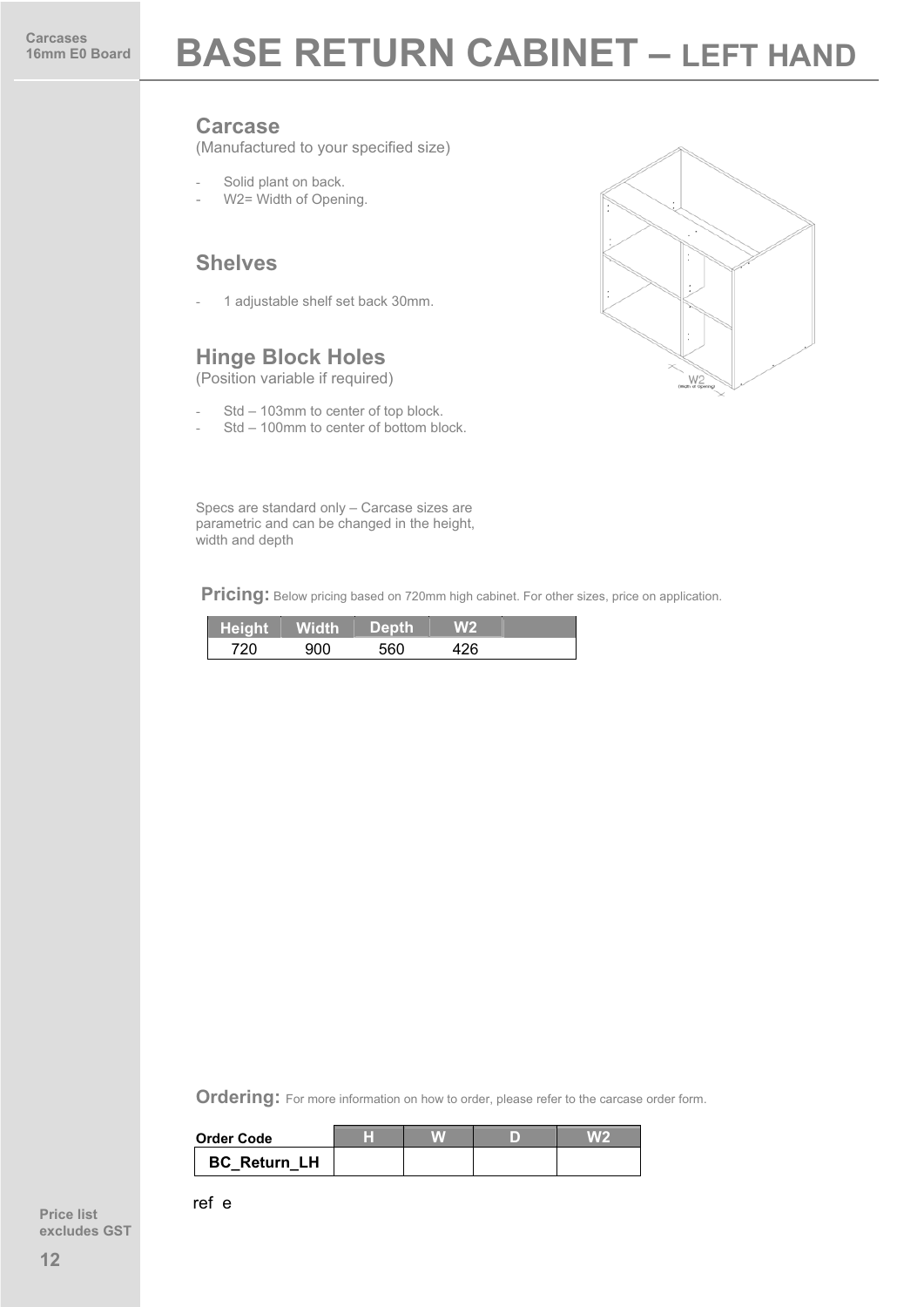### **Carcases** Board **OVERHEAD CABINET - 720mm HIGH**

#### **Carcase**

(Manufactured to your specified size)

- Solid plant on back.
- Configured to accommodate left And/or right hand hinged door/s.

#### **Shelves**

- 720mm high carcase 1 adjustable shelf set back 10mm.
- 760mm and above 2 adjustable shelves set back 10mm.
- 380mm or less no adjustable shelf.

#### **Hinge Block Holes**

(Position variable if required)

Std – 100mm to center of blocks.



Specs are standard only – Carcase sizes are parametric and can be changed in the height, width and depth

**Pricing:** Below pricing based on 720mm high cabinet. For other sizes, price on application.

| <b>Height</b> | <b>Width</b> | <b>Depth</b> |  |
|---------------|--------------|--------------|--|
| 720           | 300          | 300          |  |
| 720           | 350          | 300          |  |
| 720           | 400          | 300          |  |
| 720           | 450          | 300          |  |
| 720           | 500          | 300          |  |
| 720           | 550          | 300          |  |
| 720           | 600          | 300          |  |
| 720           | 650          | 300          |  |
| 720           | 700          | 300          |  |
| 720           | 750          | 300          |  |
| 720           | 800          | 300          |  |
| 720           | 850          | 300          |  |
| 720           | 900          | 300          |  |
| 720           | 950          | 300          |  |
| 720           | 1000         | 300          |  |

**Ordering:** For more information on how to order, please refer to the carcase order form.

| Order Code | ш |  | $V_A V_F$ |
|------------|---|--|-----------|
| OH Std     |   |  |           |

ref m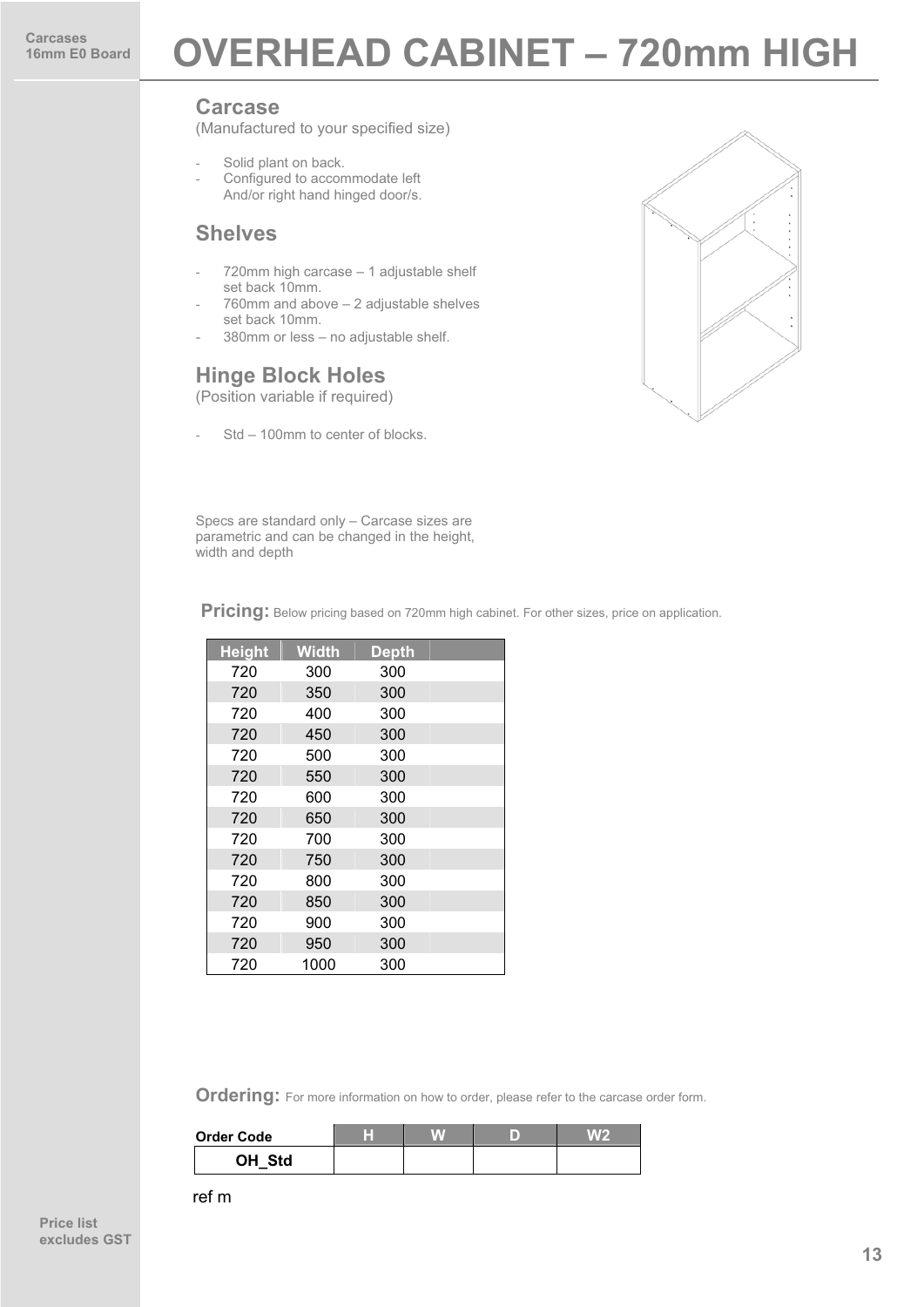(Manufactured to your specified size)

Solid plant on back. Configured to accommodate left And/or right hand hinged door/s.

#### **Shelves**

Carcase less than 380mm high have no adjustable shelf.

#### **Hinge Block Holes**

(Position variable if required)

Std - 100mm to center of blocks.



Specs are standard only – Carcase sizes are parametric and can be changed in the height, width and depth

Pricing: Below pricing based on 360mm high cabinet. For other sizes, price on application.

| <b>Height</b> | <b>Width</b> | <b>Depth</b> |  |
|---------------|--------------|--------------|--|
| 360           | 300          | 300          |  |
| 360           | 350          | 300          |  |
| 360           | 400          | 300          |  |
| 360           | 450          | 300          |  |
| 360           | 500          | 300          |  |
| 360           | 550          | 300          |  |
| 360           | 600          | 300          |  |
| 360           | 650          | 300          |  |
| 360           | 700          | 300          |  |
| 360           | 750          | 300          |  |
| 360           | 800          | 300          |  |
| 360           | 850          | 300          |  |
| 360           | 900          | 300          |  |
| 360           | 950          | 300          |  |
| 360           | 1000         | 300          |  |

**Ordering:** For more information on how to order, please refer to the carcase order form.

| Order Code |  |  |
|------------|--|--|
| OH Std     |  |  |

ref m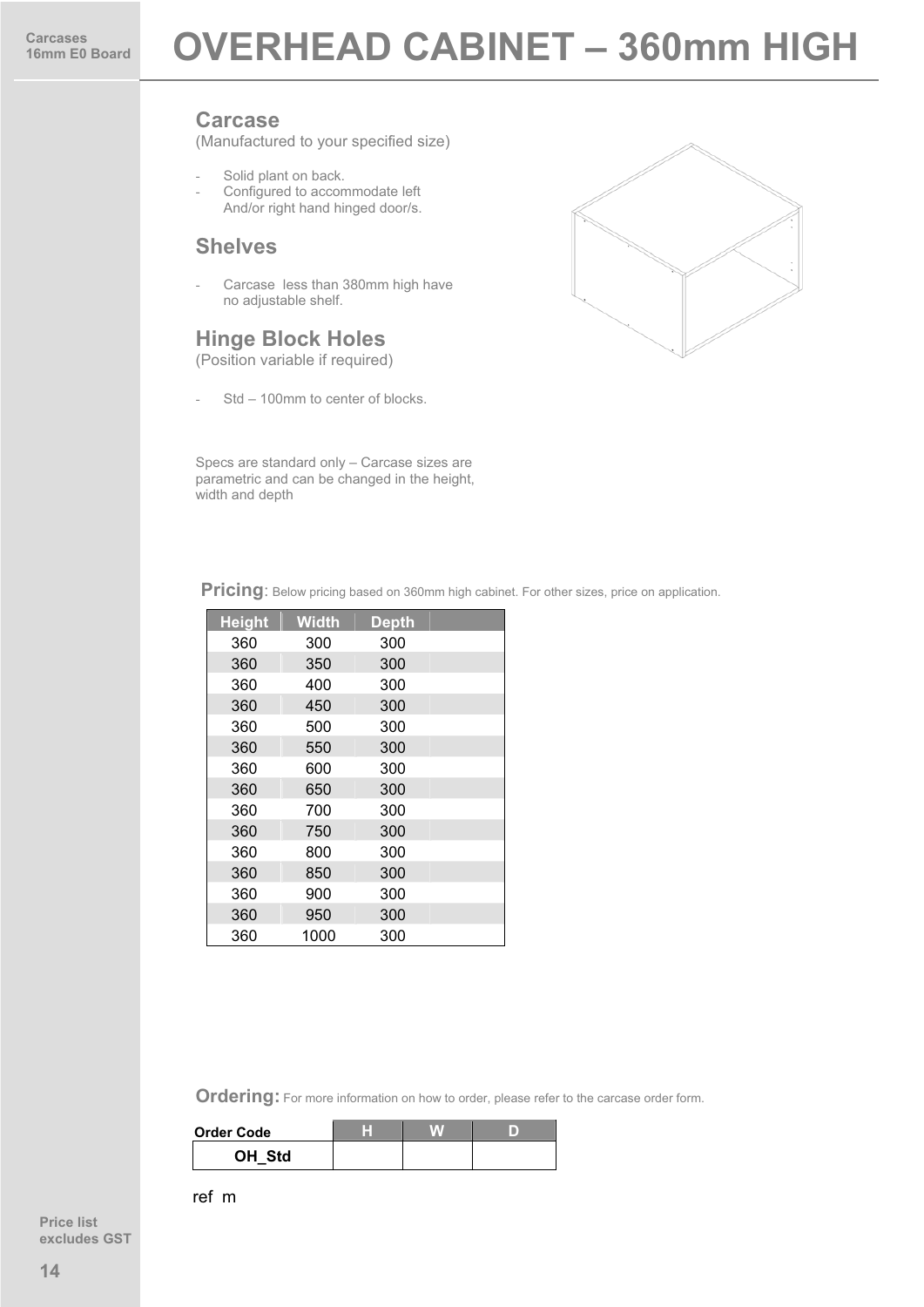(Manufactured to your specified size)

- Solid plant on back.
- Configured to accommodate left And/or right hand hinged door/s.

#### **Shelves**

- 1 adjustable center shelf set back 10mm.
- T-Mould edging to all shelves.

#### **Hinge Block Holes**

(Position variable if required)

- Std – 100mm to center of blocks.



Specs are standard only – Carcase sizes are parametric and can be changed in the height, width and depth

**Pricing:** For other sizes, price on application.

| <b>Height</b> | <b>Width</b> | <b>Depth</b> | W2  | D2  |  |
|---------------|--------------|--------------|-----|-----|--|
| 600           | 600          | 600          | 300 | 300 |  |
| 720           | 600          | 600          | 300 | 300 |  |
| 895           | 600          | 600          | 300 | 300 |  |

**Ordering:** For more information on how to order, please refer to the carcase order form.

| <b>Order Code</b> | т |  | W 2 |  |
|-------------------|---|--|-----|--|
| OH Corner 90      |   |  |     |  |

ref n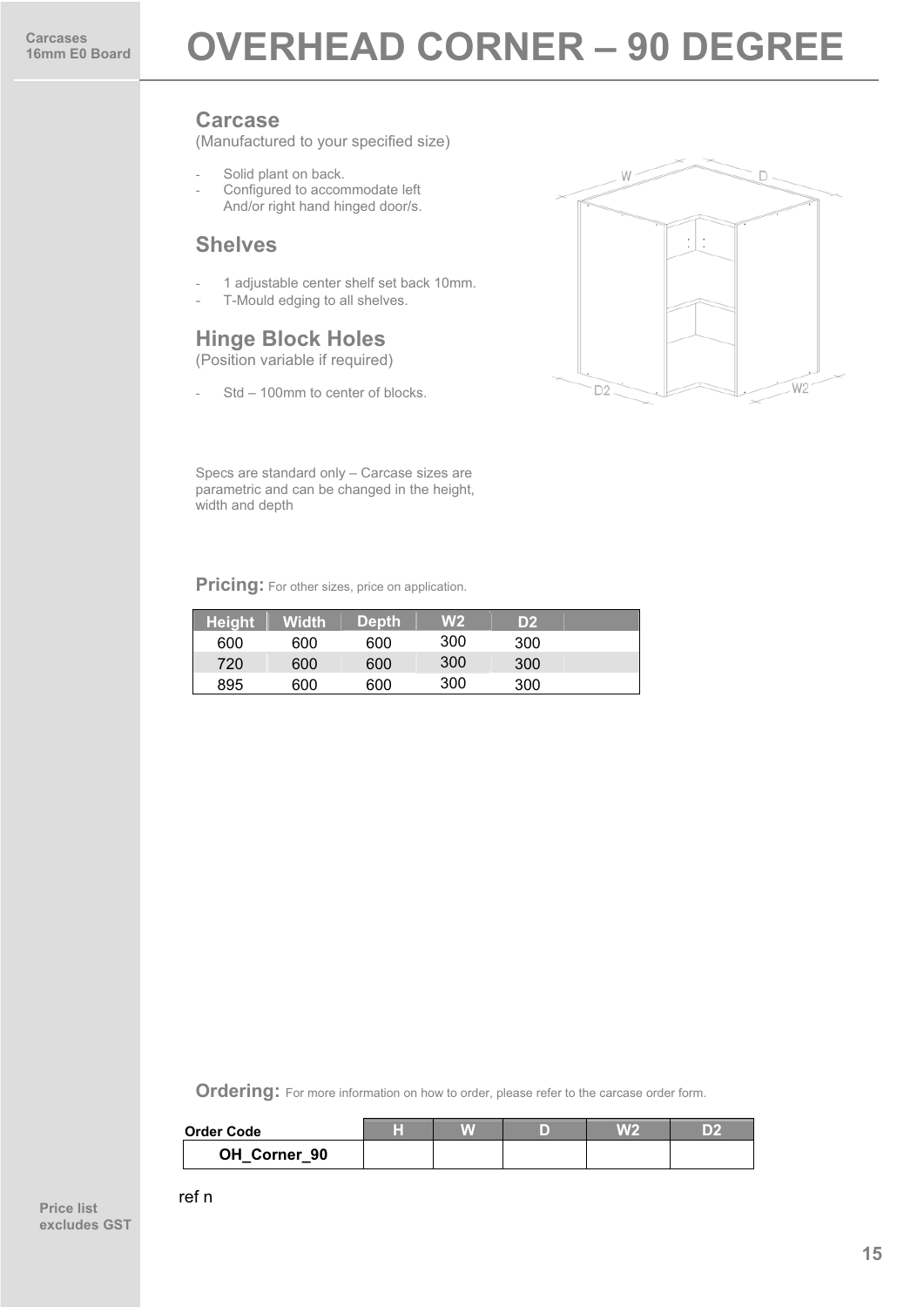(Manufactured to your specified size)

- Solid plant on back.
- Configured to accommodate left and/or right hand hinged door/s.

#### **Shelves**

- 1 adjustable shelf.
- T-Mould edging to all shelves.

#### **Hinge Block Holes**

(Position variable if required)

Std – 100mm to center of blocks.



Specs are standard only – Carcase sizes are parametric and can be changed in the height, width and depth

**Pricing:** For other sizes, price on application.

| <b>Height</b> | <b>W</b> idth | <b>Depth</b> | W2  | D2  |  |
|---------------|---------------|--------------|-----|-----|--|
| 600           | 600           | 600          | 300 | 300 |  |
| 720           | 600           | 600          | 300 | 300 |  |
| 895           | 600           | 600          | 300 | 300 |  |

**Ordering:** For more information on how to order, please refer to the carcase order form.

| <b>Order Code</b> | ш |  | VALO | DŹ |
|-------------------|---|--|------|----|
| OH Corner 45      |   |  |      |    |

ref o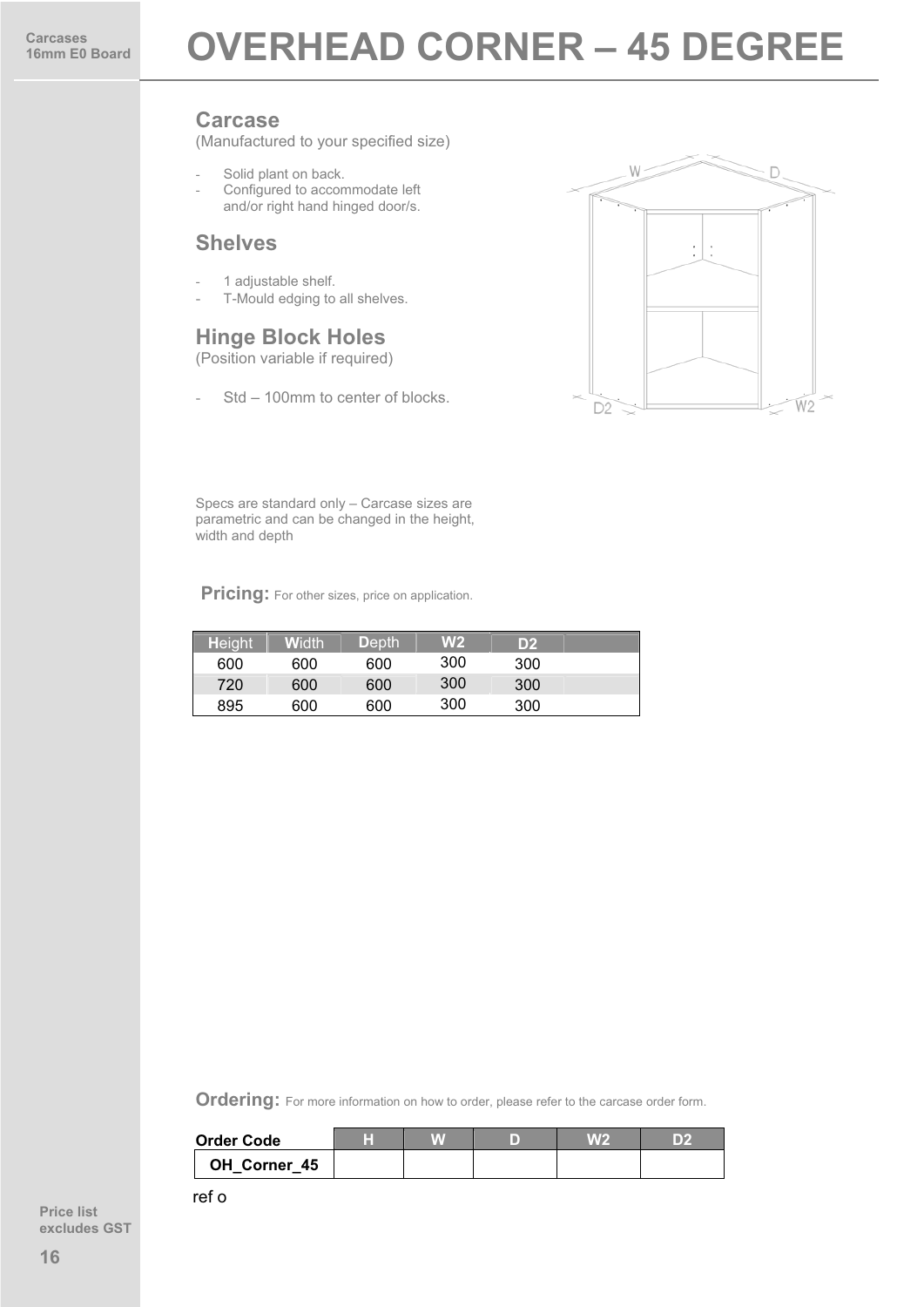### **PANTRY CABINET – STRAIGHT SHELVES**

#### **Carcase**

(Manufactured to your specified size)

- Solid plant on back.
- Configured to accommodate left
- and/or right hand hinged door/s. Supplied in Upper and Lower sections.
- 
- $W2$  = Height of Base section.

#### **Shelves**

- Upper 3 adjustable shelves set back 10mm.
- Lower 1adjustable shelf set back 10mm.

#### **Hinge Block Holes**

(Position variable if required)

Holes drilled standard.

Specs are standard only – Carcase sizes are parametric and can be changed in the height, width and depth

**Pricing:** Below pricing based on 1985mm high cabinet. For other sizes, price on application.

| <b>Height</b> | <b>Width</b> | <b>Depth</b> | W <sub>2</sub> |  |
|---------------|--------------|--------------|----------------|--|
| 1985          | 300          | 580          | 720            |  |
| 1985          | 350          | 580          | 720            |  |
| 1985          | 400          | 580          | 720            |  |
| 1985          | 450          | 580          | 720            |  |
| 1985          | 500          | 580          | 720            |  |
| 1985          | 550          | 580          | 720            |  |
| 1985          | 600          | 580          | 720            |  |
| 1985          | 650          | 580          | 720            |  |
| 1985          | 700          | 580          | 720            |  |
| 1985          | 750          | 580          | 720            |  |
| 1985          | 800          | 580          | 720            |  |
| 1985          | 850          | 580          | 720            |  |
| 1985          | 900          | 580          | 720            |  |
| 1985          | 950          | 580          | 720            |  |
| 1985          | 1000         | 580          | 720            |  |

| <b>Order Code</b>       |  |  |
|-------------------------|--|--|
| <b>PC Std FullShivs</b> |  |  |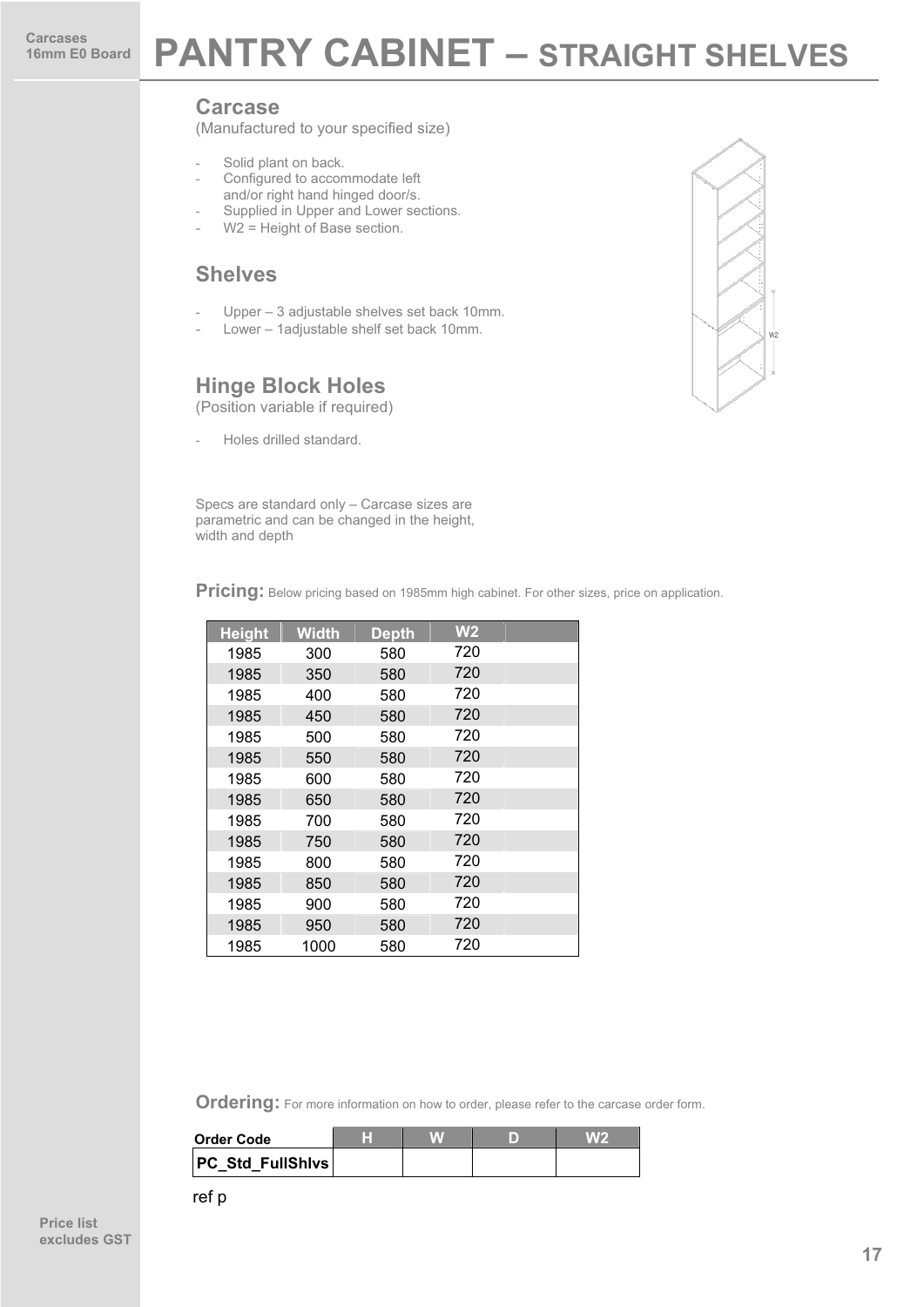(Manufactured to your specified size)

- Solid plant on back.
- Configured to accommodate left and/or right hand hinged door/s.

#### **Shelves**

- 1 fixed shelf set at 900mm high.
- 4 adjustable shelves.
- T-Mould edging to all shelves.

#### **Hinge Block Holes**

(Position variable if required)

Holes drilled standard.

Corner Walk-In Pantry is the only carcase supplied that is NOT parametric.

**Pricing:** For other sizes, price on application.

| <b>Height</b> | <b>Width</b> | <b>Depth</b> | W2. | D2  |  |
|---------------|--------------|--------------|-----|-----|--|
| 1985          | 1000         | 1000         | 580 | 580 |  |
| 2130          | 1000         | 1000         | 580 | 580 |  |

**Ordering:** For more information on how to order, please refer to the carcase order form.

| <b>Order Code</b> | ℡ |  | DP. |
|-------------------|---|--|-----|
| PC Corner WI      |   |  |     |

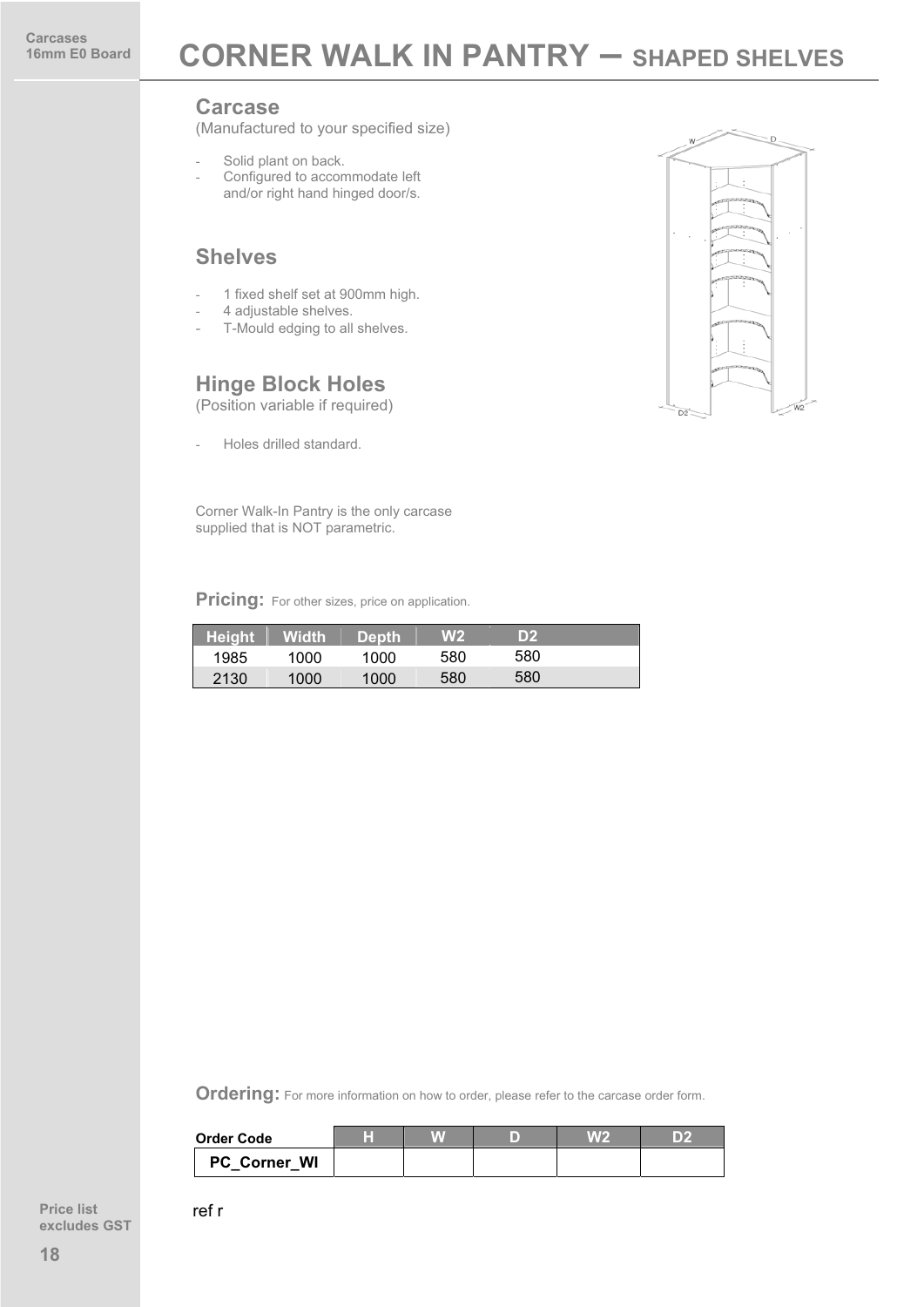(Manufactured to your specified size)

- Solid plant on back.
- Configured to accommodate left and/or right hand hinged door/s.

#### **Shelves**

- 1 fixed shelf.
- 4 adjustable shelves.
- T-Mould edging to all shelves.

#### **Hinge Block Holes**

(Position variable if required)

Holes drilled standard.

Specs are standard only – Carcase sizes are parametric and can be changed in the height, width and depth

**Pricing:** For other sizes, price on application.

| <b>Height</b> | <b>Width</b> | <b>Depth</b> | W <sub>2</sub> | D2  |  |
|---------------|--------------|--------------|----------------|-----|--|
| 1985          | 1000         | 1000         | 580            | 580 |  |
| 2130          | 1000         | 1000         | 580            | 580 |  |

**Ordering:** For more information on how to order, please refer to the carcase order form.

| Order Code   | H |  |  |
|--------------|---|--|--|
| PC Corner 45 |   |  |  |

ref q

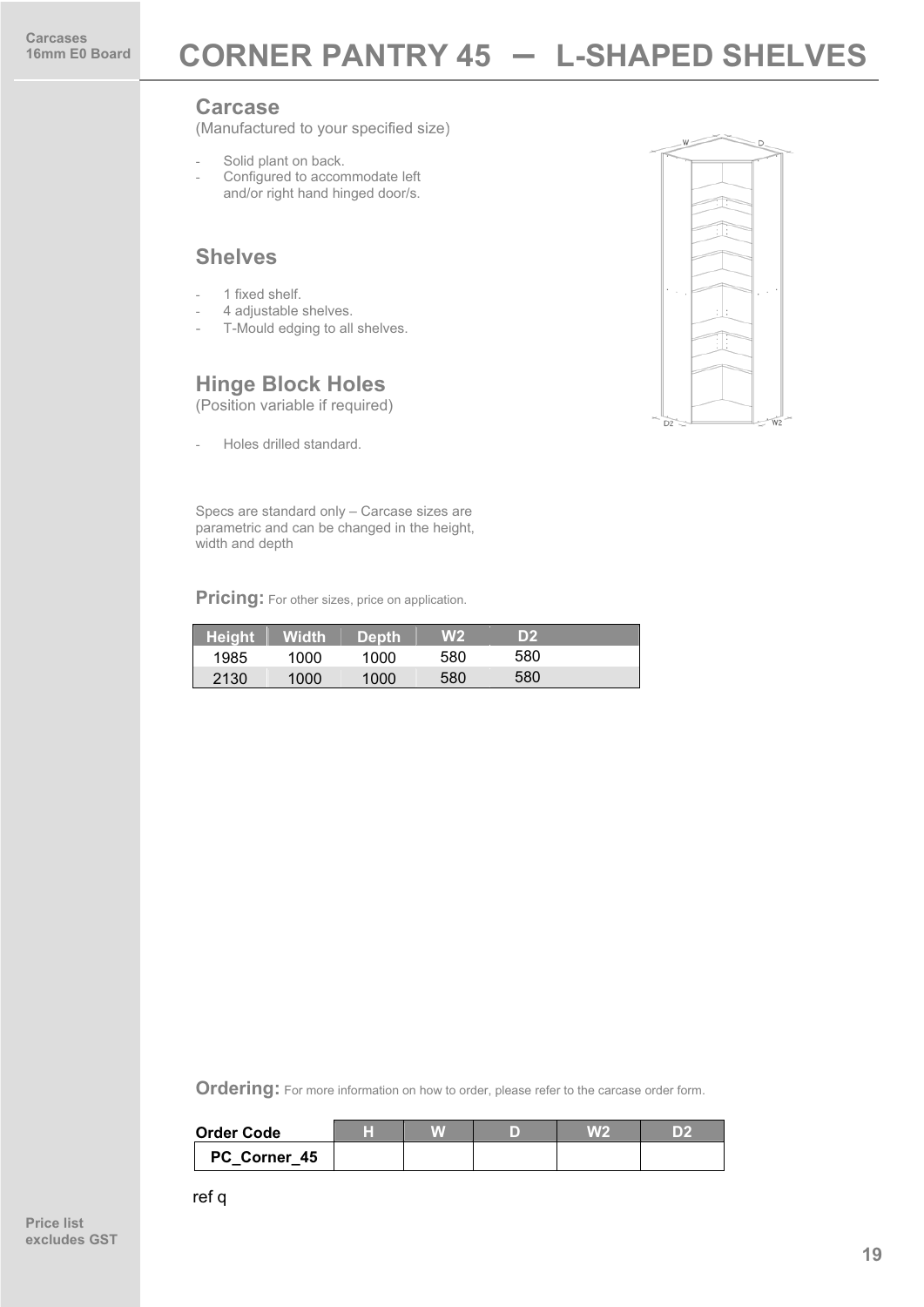## **16mm BROOM CABINET – 1 FIXED SHELF**

#### **Carcase**

(Manufactured to your specified size)

- Solid plant on back.
- Configured to accommodate left and/or right hand hinged door/s.

#### **Shelves**

 $W2$  = height to top of fixed shelf.

#### **Hinge Block Holes**

(Position variable if required)

- Holes drilled standard.

Specs are standard only – Carcase sizes are parametric and can be changed in the height, width and depth

Pricing: Below pricing based on 1985mm high cabinet. For other sizes, price on application.

| <b>Height</b> | Width' | <b>Depth</b> | W2   |  |
|---------------|--------|--------------|------|--|
| 1985          | 450    | 580          | 1535 |  |
| 1985          | 600    | 580          | 1535 |  |

**Ordering:** For more information on how to order, please refer to the carcase order form.

| Order Code    |  |  |
|---------------|--|--|
| TC Broom 1Fxd |  |  |

ref s

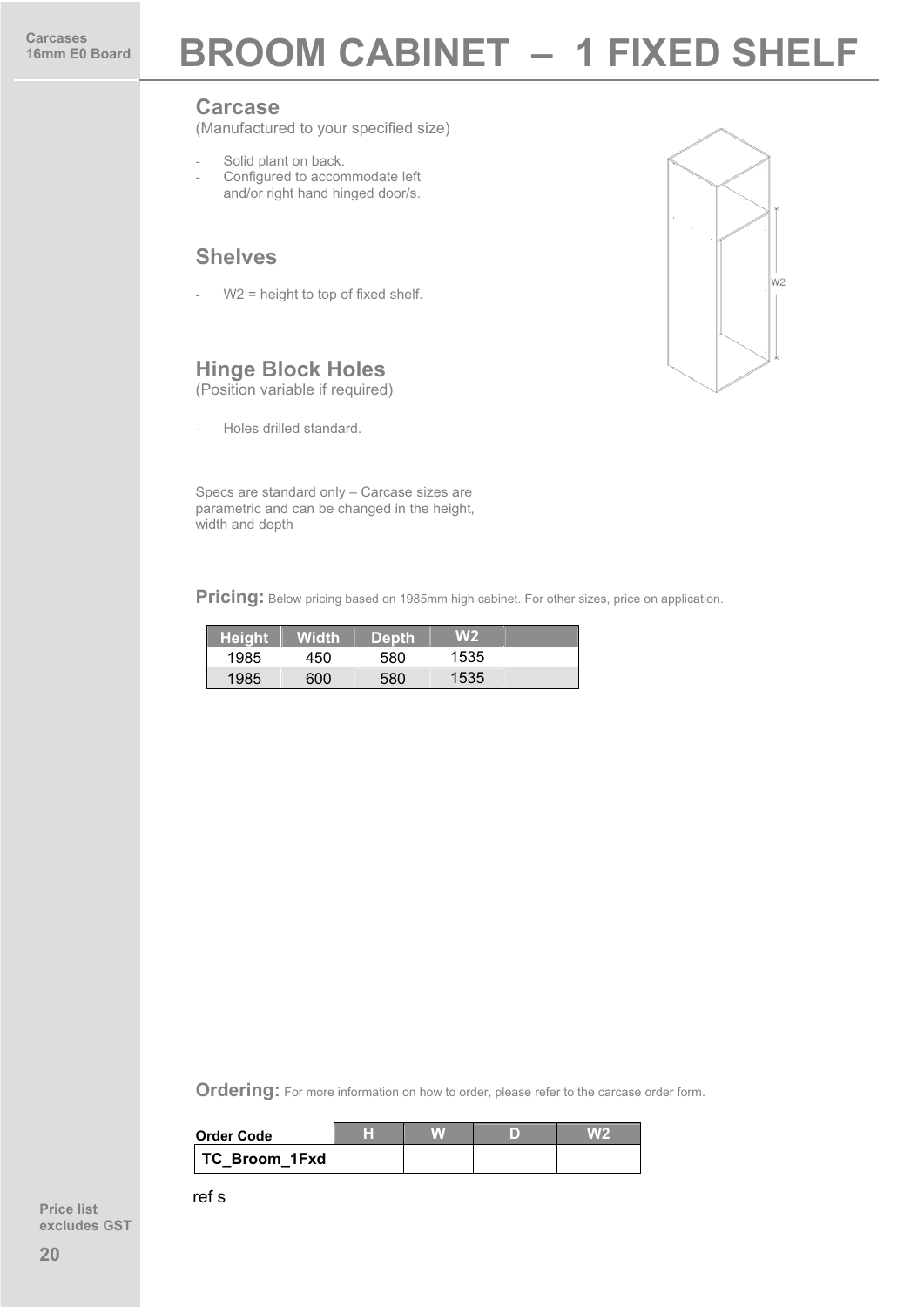### **APPLIANCE CABINET – STANDARD**

#### **Carcase**

(Manufactured to your specified size)

- Solid plant on back.
- Configured to accommodate left and/or right hand hinged door/s.

#### **Shelves**

- 1 adjustable shelf.
- Fixed shelf height to your specification.

#### **Hinge Block Holes**

(Position variable if required)

- Std 100mm to center of top block.
- Std 103mm to center of bottom block.



Specs are standard only – Carcase sizes are parametric and can be changed in the height, width and depth

**Pricing:** Below pricing based on 1230mm high cabinet. For other sizes, price on application.

| <b>Height</b> | <b>Width</b> | <b>Depth</b> |  |
|---------------|--------------|--------------|--|
| 1230          | 500          | 460          |  |
| 1230          | 600          | 460          |  |
| 1230          | 700          | 460          |  |
| 1230          | 800          | 460          |  |
| 1230          | 900          | 460          |  |
| 1230          | 1000         | 460          |  |

| <b>Order Code</b> | H | VAV | D | ID2<br>(top of shelf) |
|-------------------|---|-----|---|-----------------------|
| <b>AC Std</b>     |   |     |   |                       |